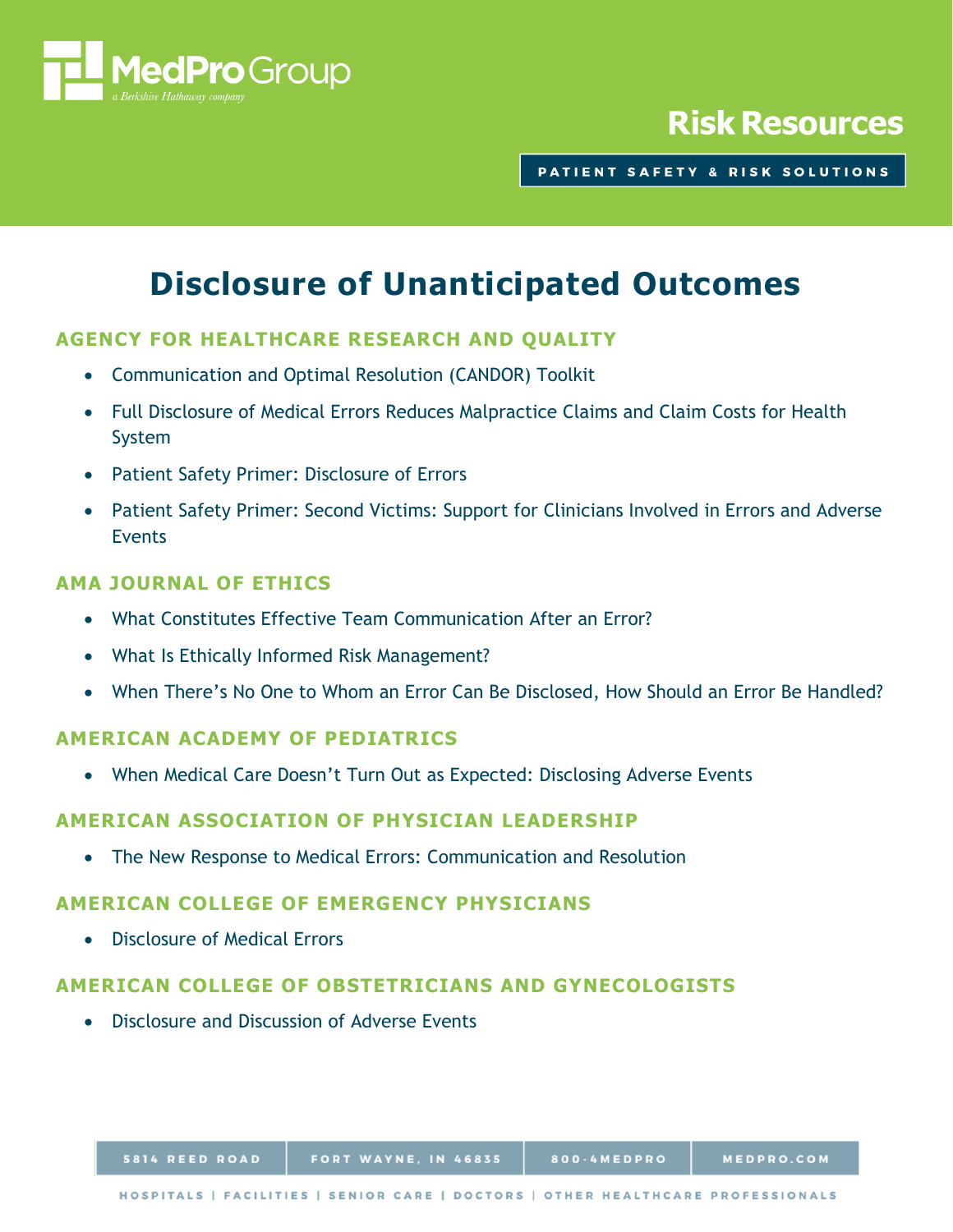## **AMERICAN COLLEGE OF PHYSICIANS**

• [Disclosing Medical Errors the Right Way](http://www.acpinternist.org/archives/2014/06/errors.htm)

#### **AMERICAN MEDICAL ASSOCIATION**

- [Code of Medical Ethics: Opinions on Consent, Communication & Decision Making](https://www.ama-assn.org/delivering-care/ethics/code-medical-ethics-consent-communication-decision-making)
- [Communication and Resolution Programs](https://www.ama-assn.org/system/files/2019-01/ama-issue-brief-communication-and-resolution-programs.pdf.pdf)

#### **ANNALS OF THORACIC SURGERY**

• [Patient Safety: Disclosure of Medical Errors and Risk Mitigation](https://www.sts.org/sites/default/files/documents/patient_safety/DisclosureofMedicalErrors.pdf)

#### **BMJ QUALITY & SAFETY**

• [Ensuring Successful Implementation of Communication-and-Resolution Programmes](https://qualitysafety.bmj.com/content/29/11/895)

#### **CRICO STRATEGIES**

• [Disclosure + Apology](https://www.rmf.harvard.edu/Clinician-Resources/Topic-Tag/Disclosure-Apology)

#### **ECRI**

• [Disclosure of Unanticipated Outcomes](https://learning.ecri.org/sites/default/files/Disclosure%20of%20Unanticipated%20Outcomes%202018.pdf)

#### **INSTITUTE FOR HEALTHCARE IMPROVEMENT**

- [Disclosure Toolkit and Disclosure Culture Assessment Tool](http://www.ihi.org/resources/Pages/Tools/DisclosureToolkitandDisclosureCultureAssessmentTool.aspx)
- [Respectful Management of Serious Clinical Adverse Events](http://www.ihi.org/resources/Pages/IHIWhitePapers/RespectfulManagementSeriousClinicalAEsWhitePaper.aspx)

#### **MEDPRO GROUP**

5814 REED ROAD

- [Documenting Unanticipated Outcomes: An Essential Part of the Disclosure Process](https://www.medpro.com/disclosure-documentation)
- [Learning from Medication Mishaps: Promoting a Culture of Safety and Support in Your](https://www.medpro.com/documents/10502/2820774/Article_Learning+From+Medication+Mishaps.pdf)  [Practice](https://www.medpro.com/documents/10502/2820774/Article_Learning+From+Medication+Mishaps.pdf)
- [Strategies for Disclosing an Unanticipated Outcome](https://www.medpro.com/disclosing-unanticipated-outcome)
- [The Toll of Adverse Patient Outcomes on Healthcare Providers: Supporting Second Victims](https://www.medpro.com/supporting-second-victims-adverse-outcomes)
- [Checklist: Disclosure of Unanticipated Outcomes](https://www.medpro.com/documents/10502/2899801/Checklist_Disclosure+of+Unanticipated+Outcomes.pdf)
- [On-Demand Webinar: Disclosure and Remediation: Managing Unanticipated Outcomes in](https://www.medpro.com/disclosure-od)  **[Healthcare](https://www.medpro.com/disclosure-od)**

FORT WAYNE, IN 46835

800-4MEDPRO

MEDPRO.COM